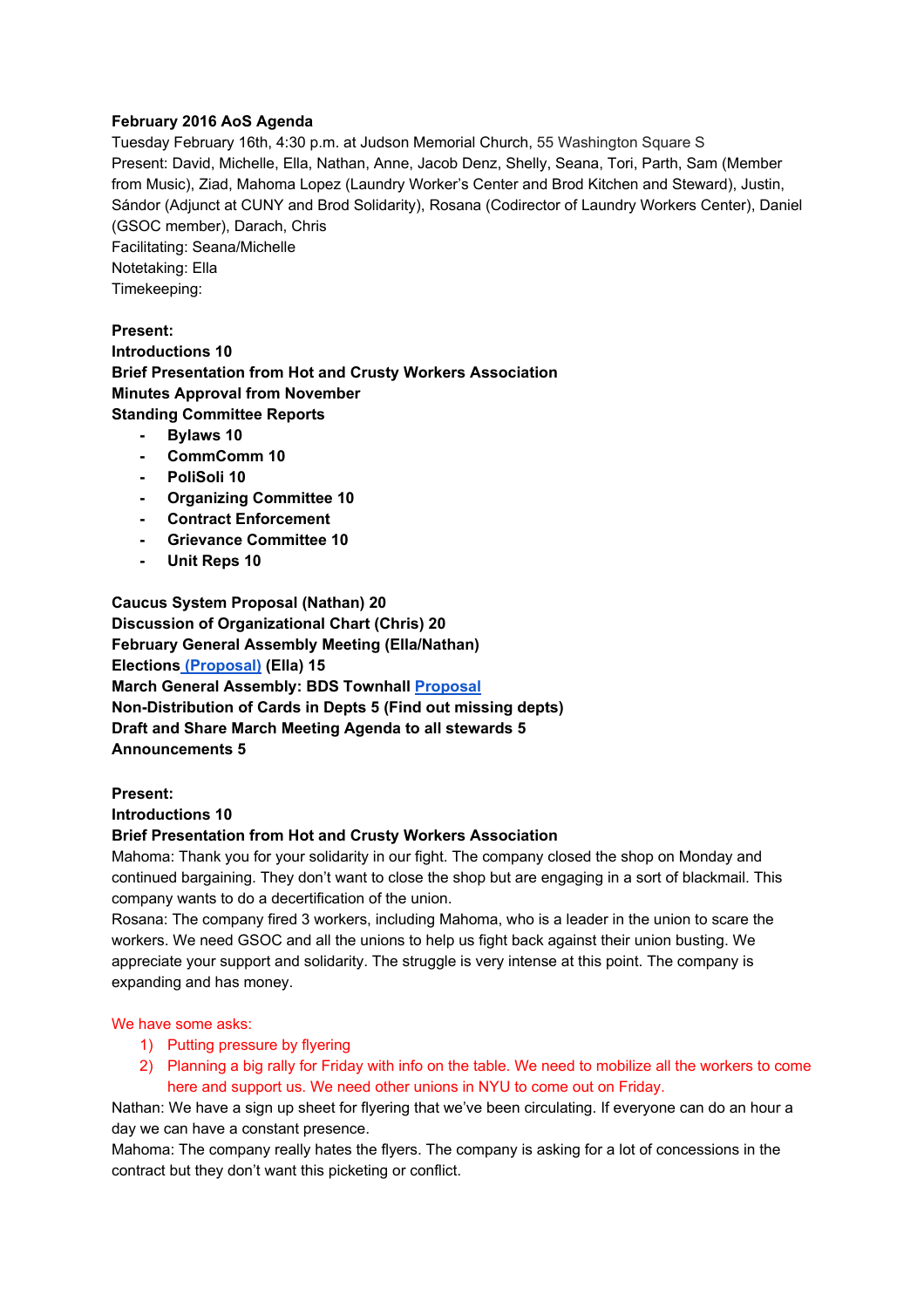Daniel: As an adjunct, we teach a lot of things and one of the things we teach is labor history. This is right out of the history playbook of an employer who thinks they can get away with anything. As people probably know, in 2012, the workers won a huge struggle against this employer's wage stealing and they formed their own union. Hot and Crusty shut down and there was a huge picket and the workers won. This has inspired a lot of immigrant workers. The boss at Brod is trying to totally wipe that out. So when the union contract expired, he tried to shut down the store. He fired Mahoma after the first protest. Another worker was fired for giving Mahoma a hug while he was flyering. He is really trying to crush their spirit. We can't let them win in a union town like New York. We need hundreds of people out there on Friday. We need every union in the city. We have to pull out all the stops. We had 200 people two weeks ago, we need a lot more. Workers are paid to pass out flyers asking people to cross the picket lines. Anne: I'm on the communications committee, so I want to clarify some things so I can debunk some of the claims of the anti-workers. These are: claims that Hugo is a "consultant", that this is illegal so shouldn't be upsetting, and the legality of Mahoma's firing…

Mahoma: They set up a whole legal loophole to claim we were late the whole year and fire some of us on that basis. On the day we had the huge rally, Hugo came up to me and said "you are a screw up" so it's pretty clear why I was fired.

Rosanna: With regards to Laila (the woman who hugged Mahoma) we have the records proving they are wrong. But the legal process takes a long time so we need to take it to the street. Hugo represents a group of rich south african investors. He is the face of this group of people. They don't want to show their face because they are rich social people. So they make Hugo the face of it. They want to pretend both stores are separate but they are not. The food is made at 63rd street, workers from 63rd street train the workers. Hugo is the union buster.

Sándor: For questions about legality, I think what's illegal is to fire people for union activity. I think any reader would be skeptical that that was random. And Laila was clearly chosen as a target. He uses this 'non-owner' status to pretend that it's not illegal for him to put up anti-union lit in the store. It's the job of all of us to educate.

Nathan: I would propose the following concrete steps: Stewards should talk to the activist depts and sign up to flyer. Ella will talk to other NYU unions on campus.

#### **Minutes Approval from November, December, January**

Resolved that we would approve all the full minutes and the historian would choose what to censor (or abbreviate) from NYU admin. If workers want access to the full uncensored minutes, they can receive those upon request. All months' minutes were approved unanimously.

#### **Standing Committee Reports**

- **Bylaws 10**
	- Chris: Bylaws committee will review the bylaws in the fall and make them align more closely with how we've been operating.
- **CommComm 10**
	- Anne: Sarah is making more strides towards putting up our info in the Tamiment labor archives at NYU. We haven't done better at redistributing emails.
	- Chris: We are getting a higher percentage of people opening emails. 45% open rate for a list which has virtually never been cleaned up.
- **PoliSoli 10**
	- Michelle: We had a poorly attended meeting recently. We have been mostly involved in the Brod solidarity committee, which you just heard about. We endorsed the BDS for GSOC petition. We have been involved in the fight for 15 campaign, the Coalition for Fair Labor (Abu Dhabi group) and their report on the mistreatment of workers at that campus, circulating info about police brutality protests especially the recent mobilization around Akai Gurley, and there have been several people who expressed enthusiasm about the election of Bernie Sanders but none of them have showed up to a political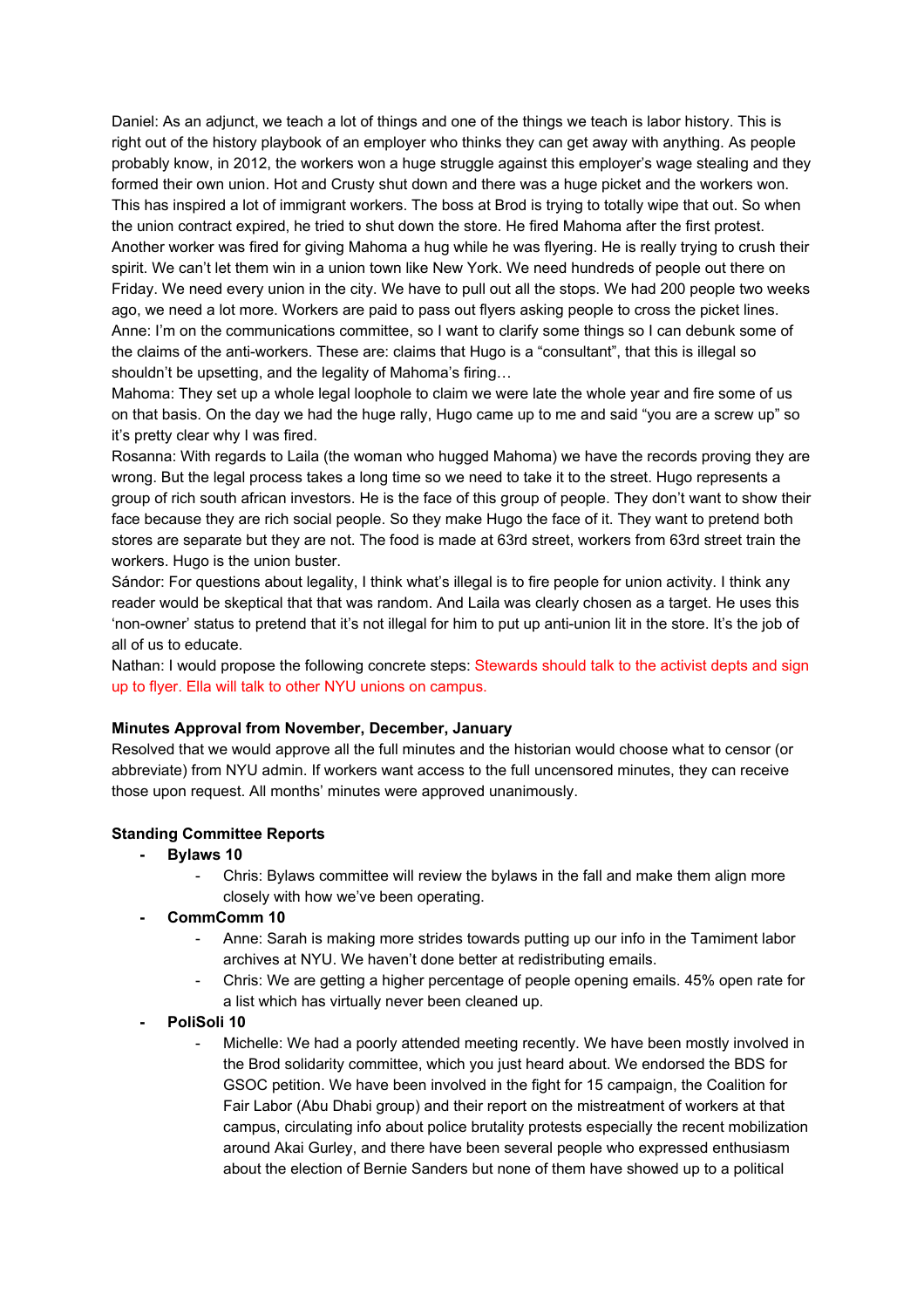solidarity meeting yet. So we encourage such supporters to show up to a meeting. And there's a possibility that the UAW may endorse Sanders! Ella: There was also the petition about Turkey.

- **Organizing Committee 10**
	- Nathan: Last semester we realized last semester that we need to put more pressure outside of the bureaucratic grievance process. And we realized the main reason we failed was not building enough leadership in some depts. I'm working with Colette, a former labor organizer, and she is organizing a series of trainings and inviting people in various depts. The next training meeting is this Friday at 4 in the library, right before the rally.

# **Contract Enforcement**

Seana: It seems like contract enforcement is really pointless. It makes a lot more sense to have this task be the work of unit reps, because it's extremely complicated and bureaucratic and hard to keep track of for volunteers. So we might fold this into organizing committee moving forward.

- **Grievance Committee 10**
- **Unit Reps**
	- Ella: We are meeting with Gail about arbitrations, going forward, once a month.

## **Caucus System Proposal (Nathan)**

Nathan: We want a clear system for allowing caucuses to access union lists for organizing purposes. (See proposal sent by Nathan).

Sam: How would people use the lists other than mass emailing?

Nathan: So organizers could know where the bulk of union members are.

Ella: I think caucuses should have access to official communication infrastructure (maybe 3 lines)

Nathan: I agree with that but I'm trying to propose the minimal thing that the local would be ok with.

Michelle: And this has precedent with previous elections. I propose we discuss and vote on Nathan's proposal and then on Ella's proposal.

Seana: I don't know how the name + being able to find the email makes a difference here. Not sure why not getting the email makes a difference, I guess.

Ella: You can still opt out from the directory.

Michelle: All potential members of the union are generally posted on the line. Potential union members are already publicly available. I think it's ok that someone's name might get written down and they might get an email from the union. I would like to vote on this proposal, I think it balances a number of communications.

Sam: I have a question about the distinction between a caucus and the union? Would the position of the caucus be considered the position of the union? I think the idea is a little clearer to me now than it was 10 minutes ago but I'm still not sure.

Michelle: So a good example is AWDU, which has needed the sort of unofficial status of a caucus to carry out the proposal.

Nathan's proposal passes with 11 yeses and 1 abstention.

Chris's proposal: 1 shared page in the Rank and File, 140 characters in the bottom of mass emails with a disclaimer that the views of the caucuses do not represent the views of GSOC discussion. Ella's proposal passes with 11 yeses and 1 abstention.

### **Discussion of Organizational Chart (Chris) 20**

Chris: summary of changes

Ella: doesn't find it very helpful b/c too wordy, legalistic

Michelle: chart designed to introduce people to committee system

Chris: also designed to coordinate roles of committees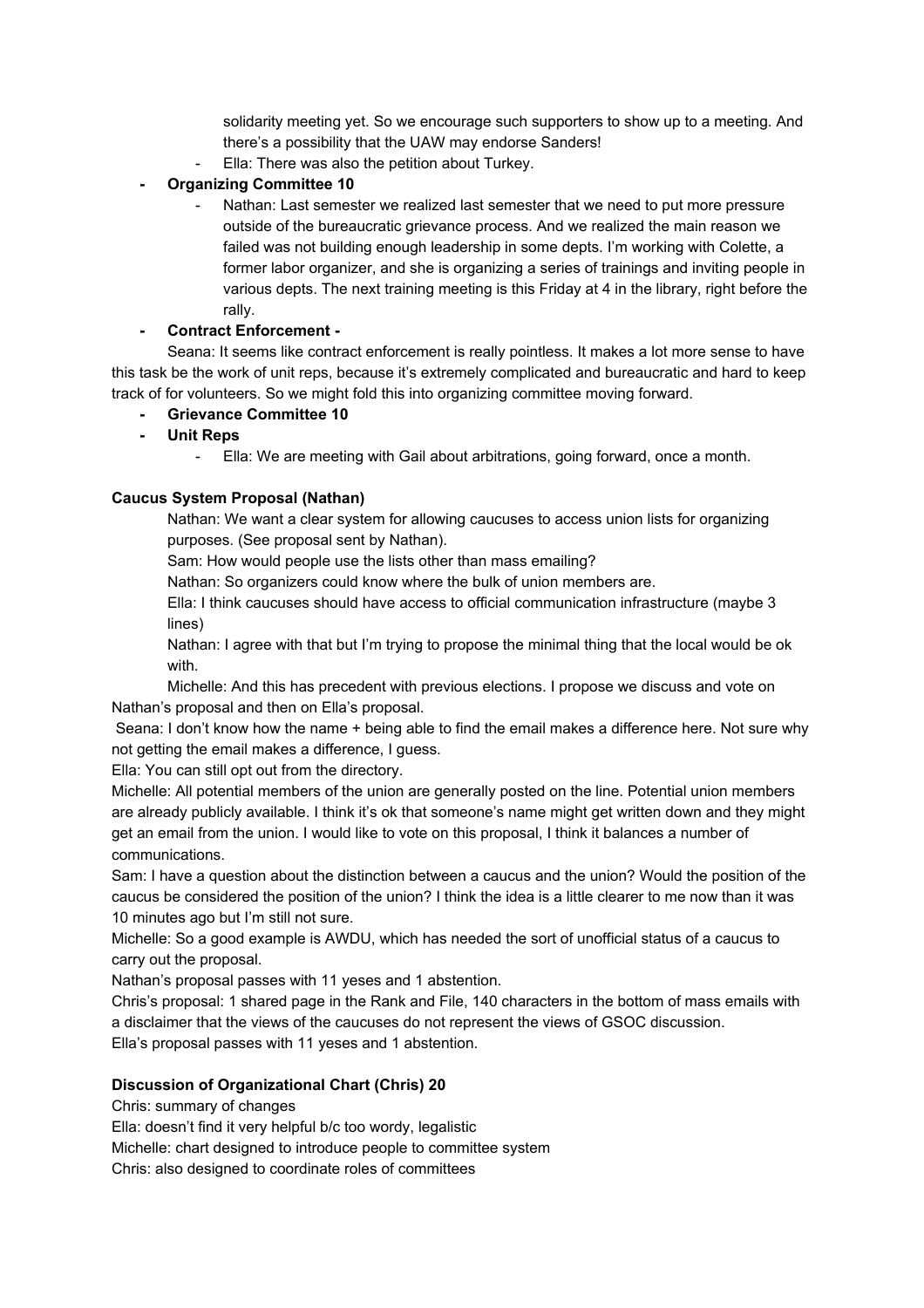Michelle: we should only be focusing on this if it solves a specific problem

## **February General Assembly Meeting (Ella/Nathan)**

Ella: Want workers to get involved in GSOC. What's the best way to get folks excited? Nathan can guide brief full-group meeting to talk about vision of the union, then break into committees with tables (GSOC Club Fair feel).

[general consensus]

## **Elections[\(Proposal\)](https://docs.google.com/document/d/1l-3PUx0jYRtk27_oQx3T18hwgXv99mJ1ED-gJN375Po/edit?usp=sharing)(Ella) 15**

Ella: Elections comittee with Shelly, Jacob, MGW. We Unit Reps propose April 18–21. Jacob: We would do JC, but do we want to coordinate with triennial elections of the Local?

Chris: I'm nervous tying our elections to that.

Ella: Can Votes committee find it out?

Nathan: We think that GSOC for BDS folks will want to get their referendum on the ballot and we want to make sure we avoid Passover at the end of April. Best time will be the week before Passover.

Jacob: I wasn't trying to argue for anything. Two votes seems like less of a problem.

Sam: What are the elections we're talking about?

Ella: AoS empty seats + Joint Council

Nathan: We don't know about specific referenda, but we assume that would be their move. Sam: Can you vote online?

Michelle: Probably up to the votes committee. Bylaws allow for absentee and online voting. Nathan: Anybody can join the Votes Committee.

Ella: Can we vote on the dates, as the recommendation?

## **[passes unanimously, 10-0-0]**

Ella: Decisions about electronic, absentee, etc. can be decided by the Votes Committee

# **March General Assembly: BDS Townhall [Proposal](https://docs.google.com/document/d/1bEZ9nz183L1jQ-vF1eFOUKvxJCvXRUJI2xo4e6vHUv4/edit?usp=sharing)**

Nathan: Probably going to be BDS referendum. Important to give members a chance to debate and discuss. Idea is to have meeting open to our members, any potential member (NYU grad students), sponsored by GSOC. Not an official debate, but a comment period. All sides welcome. Not a very complex proposal. Moderation: we could have someone not associated with any side. Two neutral moderators. I would recommend we restrict it to people who could possibly vote.

Chris: Will we restrict to eligible members?

Nathan: Realistically we'll check for NYU ID and will ask for people to introduce themselves before they speak, but we can't

Michelle: This gives enough time for people to constitute caucuses around, so offering caucuses a time limited presentation would be appropriate. I feel strongly that the only people attending should be people who are eligible to vote. Not Med School students. Not Law School students. Not people outside our unit. So many people who have strong feelings, just at the beginning asking that you only speak if you're eligible to be a member of GSOC. Go on the honor system. As much as possible help it be an internal discussion.

Jacob: Doesn't seem to me that we have clarity to the nearest thousand or ten thousand. The only graduate students who are specifically excluded by the recognition language are MBA students. Law students could be members. I think that's a problem we need to figure out.

Michelle: To clarify my position: it's graduate students at the school which is eligible. Law would be ineligible.

Sam: Personal question: won't be in NY after this month. Something I'd like to be involved in and able to participate. Skype into this meeting?

Nathan: Have someone read written remark.